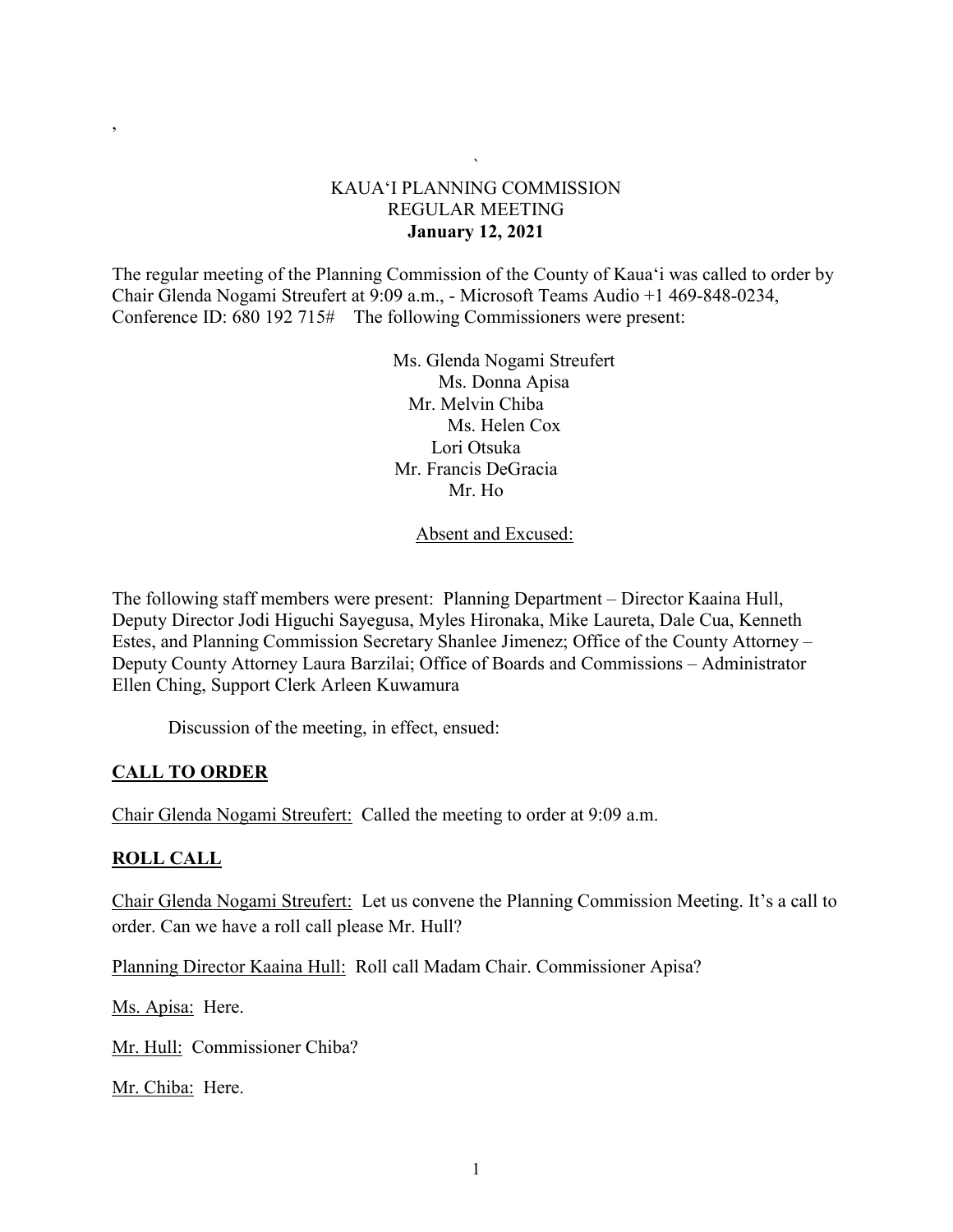Mr. Hull: Commissioner Cox?

Ms. Cox: Here.

Mr. Hull: Commissioner DeGracia?

Mr. DeGracia: Here.

Mr. Hull: Commissioner Ho?

Mr. Ho: Here.

Mr. Hull: Commissioner Otsuka?

Ms. Otsuka: Here. Here.

Mr. Hull: Chair Streufert?

Chair Nogami Streufert: Here.

Mr. Hull: You have a quorum seven present, Madam Chair.

Chair Nogami Streufert: Great. Thank you.

Mr. Hull: Before we go on to the next agenda item, if I could take a real quick point to introduce two new faces that are appearing before the Commission. First, we have, Laura bars- Barzilai. Laura I hope I'm pronouncing' that right.

Ms. Barzilai: It is Barzilai. Yes. You got it Kaaina.

Mr. Hull: Okay. Laura is our new assigned Deputy County Attorney. For several years I think the Commissioner was used to having an attorney constantly and uniformly by its side and with Ian Jung then Jodi Sayegusa and for a little bit of time Nick Courson. But the County Attorney's Office for the past year has kind of been doing or having some staffing issues, and so you guys have had some temporary assignments over the past year. Now Laura is with the County Attorney's Office and she is your official assigned County Attorney so it is great that we are able to have and you folks will be able to now, have legal counsel consistently with Laura. We have spent some time with her on the side already and she seems ready to roll up her sleeves and get into the thick of it with you, the thick of it with you all, so I wanted to welcome Laura and I will let Laura have a have few words she may have for the Commission.

Ms. Barzilai: Mahalo for that introduction Kaaina and Aloha again everybody. I just wanted to say again that if you have any questions or need to speak with me you can reach me by e-mail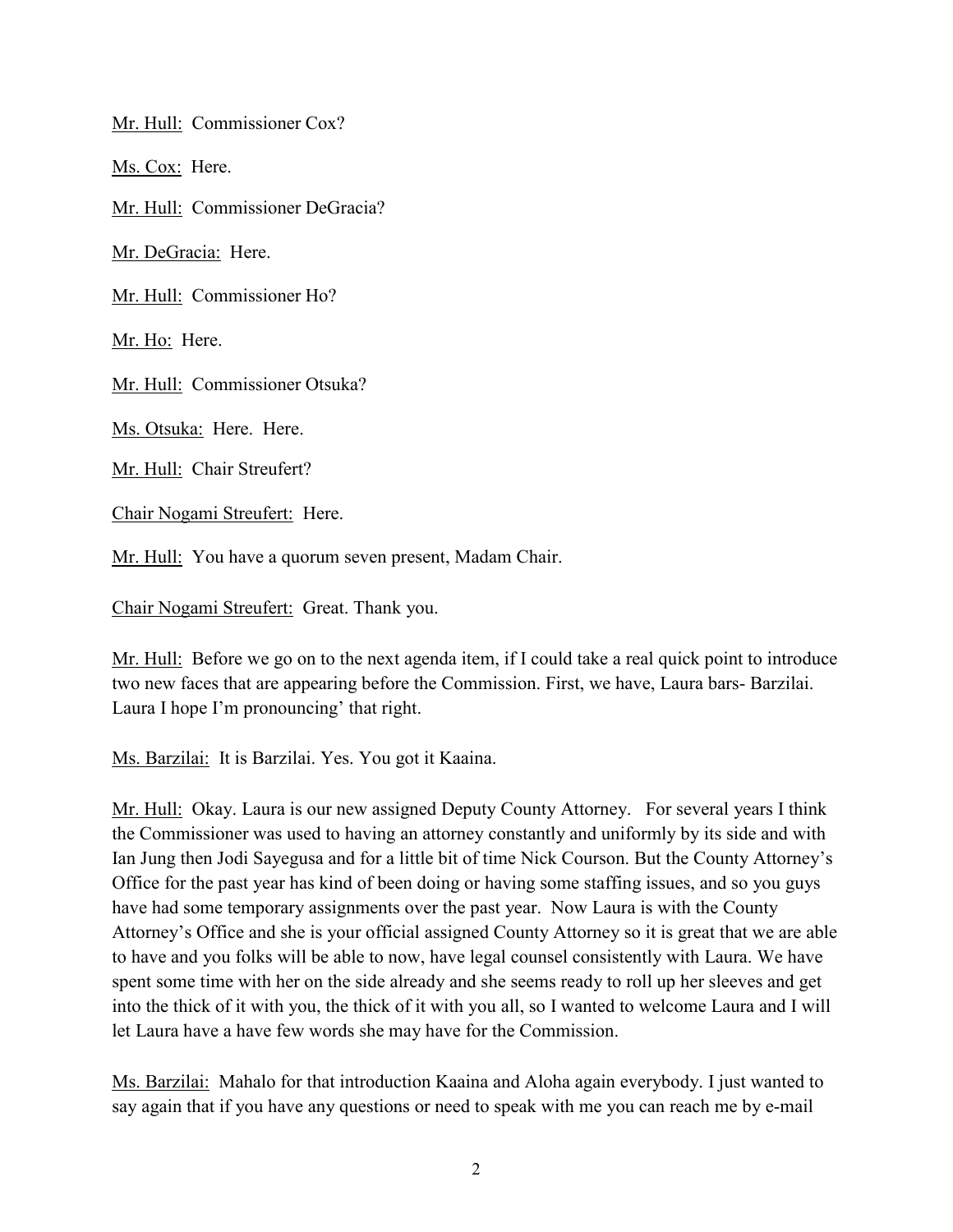through the system or call me at the County Attorney's Office and I'd be glad to assist in any way possible.

Ms. Apisa: Welcome.

Chair Nogami Streufert: Welcome to the Commission. Thank you very much.

Ms. Barzilai: Thank you.

Mr. Hull: And secondly, I am doing this twice because I missed introduction in the Subdivision Committee Meeting but for the full Commission and I know the full Commission is here, the second person I would like to introduce is Kenneth Estes. Kenny is our new Regulatory Planner. He will be running the Subdivision Program as well as handling other Planning Commission permits and review like zoning amendments. Kenny is actually a former planner with the Planning Department. He worked with us for about four or five years, Kenny if I'm not mistaken or three or four years? As our Subdivision Planner and has went out to work in the private sector and is now returned to us and we are grateful to have him back. He has a wealth of information and knowledge and we got a lot of history with the Department so, Kenny's, our new added teammate. Kenny you have any words for the Commission?

Mr. Estes: All right. Just wanted to say good morning Commissioners and nice to meet you all. I'm excited to be back with the planning family and I will try to pick up where I kind of left off.

Ms. Nogami Streufert: Thank you Kenny and welcome to the Commission.

Mr. Estes: Thank you.

Mr. Hull: Next on the agenda, Madam Chair is selection of the Chairperson and Vice Chairperson as well as the appointment of the Subdivision Committee Chairperson - Vice Chairperson.

Chair Nogami Streufert: Well before we do that, I wanted to thank everybody. It's been a great tumultuous year, had lots of changes with different ways of making, of doing our meetings and it's worked out pretty well. I really appreciate the support of everyone but now it's time for a new set of people to meet our Commission and I am open for nominations to the position of the Chair of the Planning Commission.

Ms. Otsuka: Yes, Madam Chair. I would like to nominate Commission Donna Apisa for the position of Planning Commission Chair.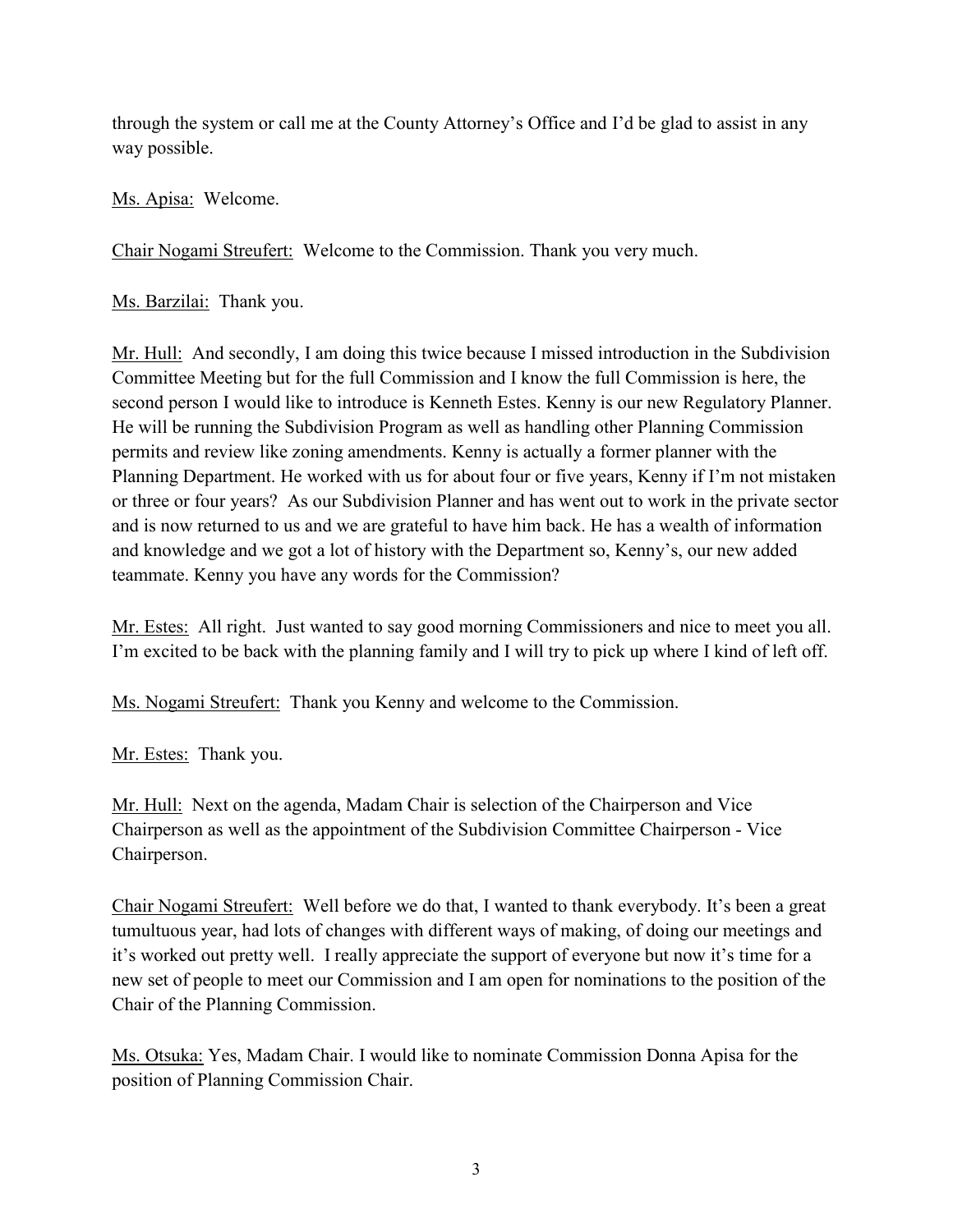Chair Nogami Streufert: Thank you. We have one nomination for the Planning Commission Chair. Are there any other nominations? If not, may I have a motion to close the nominations?

Ms. Otsuka: I move to close the nomination for the position of the Planning Commission Chair.

Ms. Cox: I second the motion.

Chair Nogami Streufert: It's been moved and seconded to, uh, close the nominations for the Planning Commission Chair. There are no, if there is no discussion than we will go onto a vote. All those in favor of Donna Apisa for the Commission Chair - County Commission Chair say, "Aye." Aye. (Unanimous voice vote) Any opposed? (None) Motion carried 7:0.

Congratulations Commission Apisa. You are now the Planning Commission Chair. I am sorry I do not have a gavel to send you but I can send you a Diet Coke can to hit on the table. So thank you very much and good luck.

Chair Apisa: Thank you. You did a great job getting us through COVID. Thank you. Thank you and all our, all our changes. It was a, it was a very year of changes so you did a great job with it. Thank you.

Ms. Nogami Streufert: Thank you.

Mr. Ho: Congrats, Madam Chair.

Chair Apisa: Do I now ask for the Subcommittee or Vice President? Does it matter which order? I guess we ask for first nominations are in order for the position of Vice Chair. Nominations are in order. Do we have a nomination for Planning Commission, Vice Chair?

Ms. Otsuka: Yes. I would like to nominate Commission, Commissioner Helen Cox for the position of Vice Chair to the Planning Commission.

Chair Apisa: And nominations do not need to be seconded. Are there any other nominations?

Ms. Nogami Streufert: I move to close the nominations for the Vice Chair for the Planning Commission.

Chair Apisa: Second? Do we have a second.

Mr. DeGracia: Second.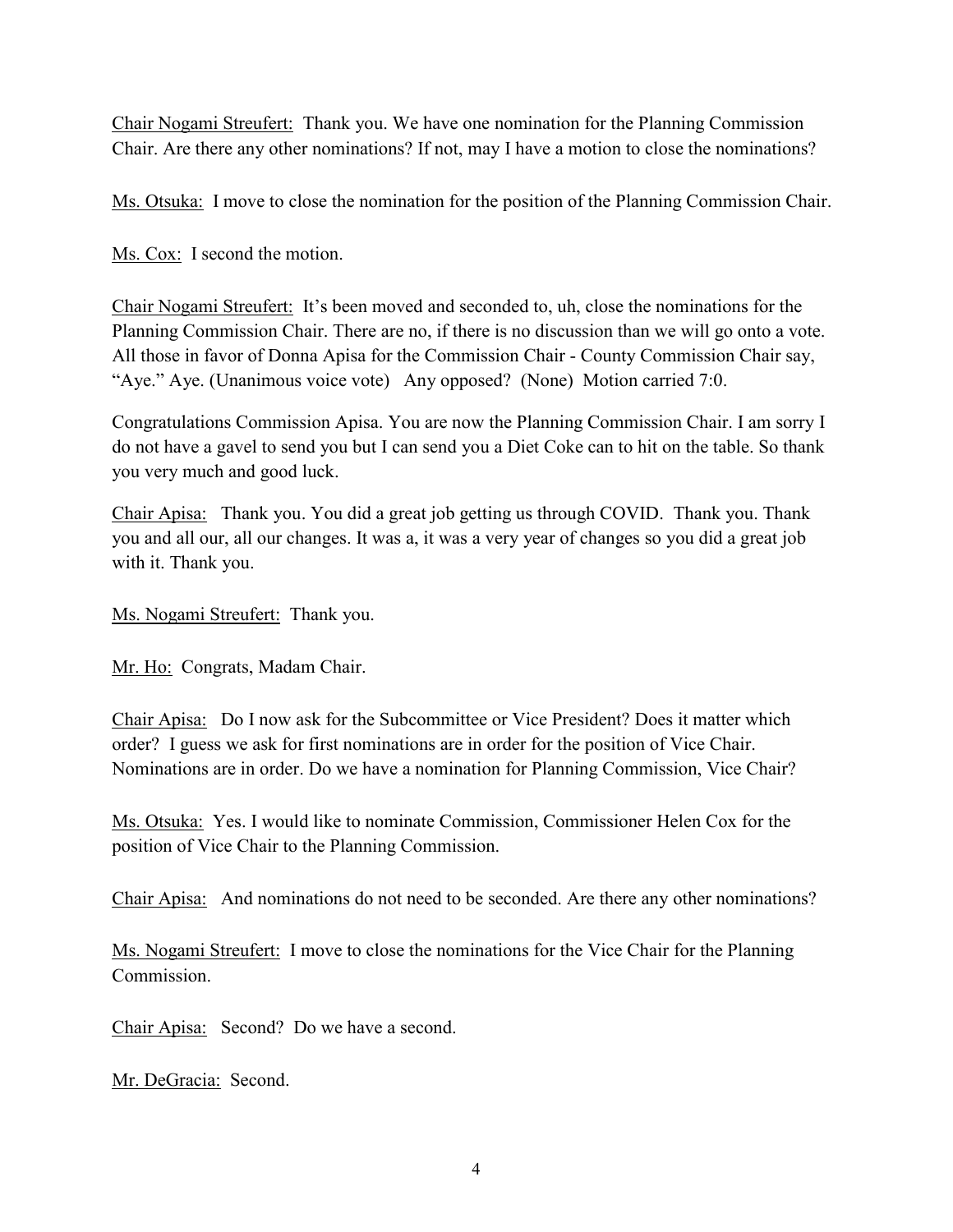Chair Apisa: Second. We have a motion on the floor; do we have Helen Cox to be the Vice Chair? Do we have all in? Do we did anyone want a secret vote? Okay. Hearing, hearing none, we will take a roll call on this Kaaina.

Ms. Otsuka: Unmute Kaaina. Unmute.

Mr. Hull: My apologies. That was me.

Mr. Ho: No worries.

Mr. Hull: Sorry. Roll call Madam Chair. All in favor of Commissioner Cox for the position of Vice Chairs, roll call - Commissioner Chiba?

Mr. Chiba: Aye.

Mr. Hull: Commissioner Cox?

Ms. Cox: Do I vote?

Mr. Hull: Yes, actually.

Ms. Barzilai: Yes. She may vote.

Ms. Cox: Okay. I believe I am not allowed to have stay in so I guess I vote in favor.

Mr. Hull: Commissioner DeGracia?

Mr. DeGracia: Aye.

Mr. Hull: Commissioner Ho?

Mr. Ho: Aye.

Mr. Hull: Commissioner Otsuka?

Ms. Otsuka: Aye.

Mr. Hull: Commissioner Nogami Streufert?

Ms. Nogami Streufert: Aye.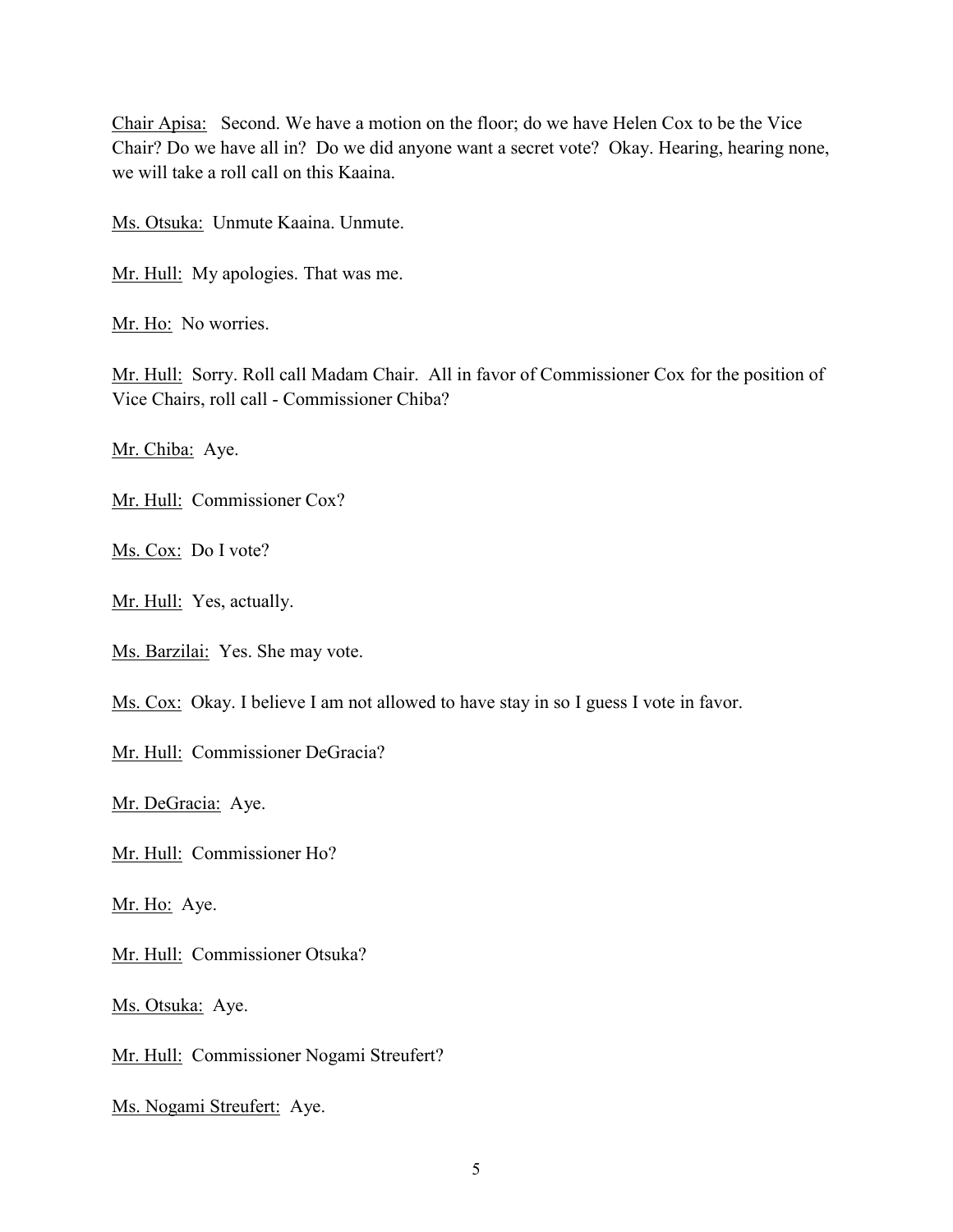Mr. Hull: Chair Apisa?

Chair Apisa: Aye.

Mr. Hull: Motion Carried 7:0, Madam Chair.

Chair Apisa: Congratulations, Vice Chair Cox.

Mr. Ho: Congratulations.

Ms. Cox: Thank you.

Ms. Nogami Streufert: Congratulations both of you. That is great.

Chair Apisa: I would now like to appoint Commissioners to our Subdivision Committee. I would like to appoint Commissioner DeGracia and Commissioner Chiba to the Subdivision Committee and Commissioner DeGracia will serve as the Chair. Do we have a Motion to Approve?

Ms. Nogami Streufert: I move to approve.

Chair Apisa: Second?

Ms. Otsuka: I second.

Chair Apisa: All in favor? Aye. (Unanimous voice vote).

Ms. Streufert: Aye.

Ms. Cox: Aye.

Mr. Chiba: Aye.

Mr. DeGracia: Aye.

Chair Apisa: Motion passed 7:0.

Mr. Ho: Madam Chair? Madam Chair?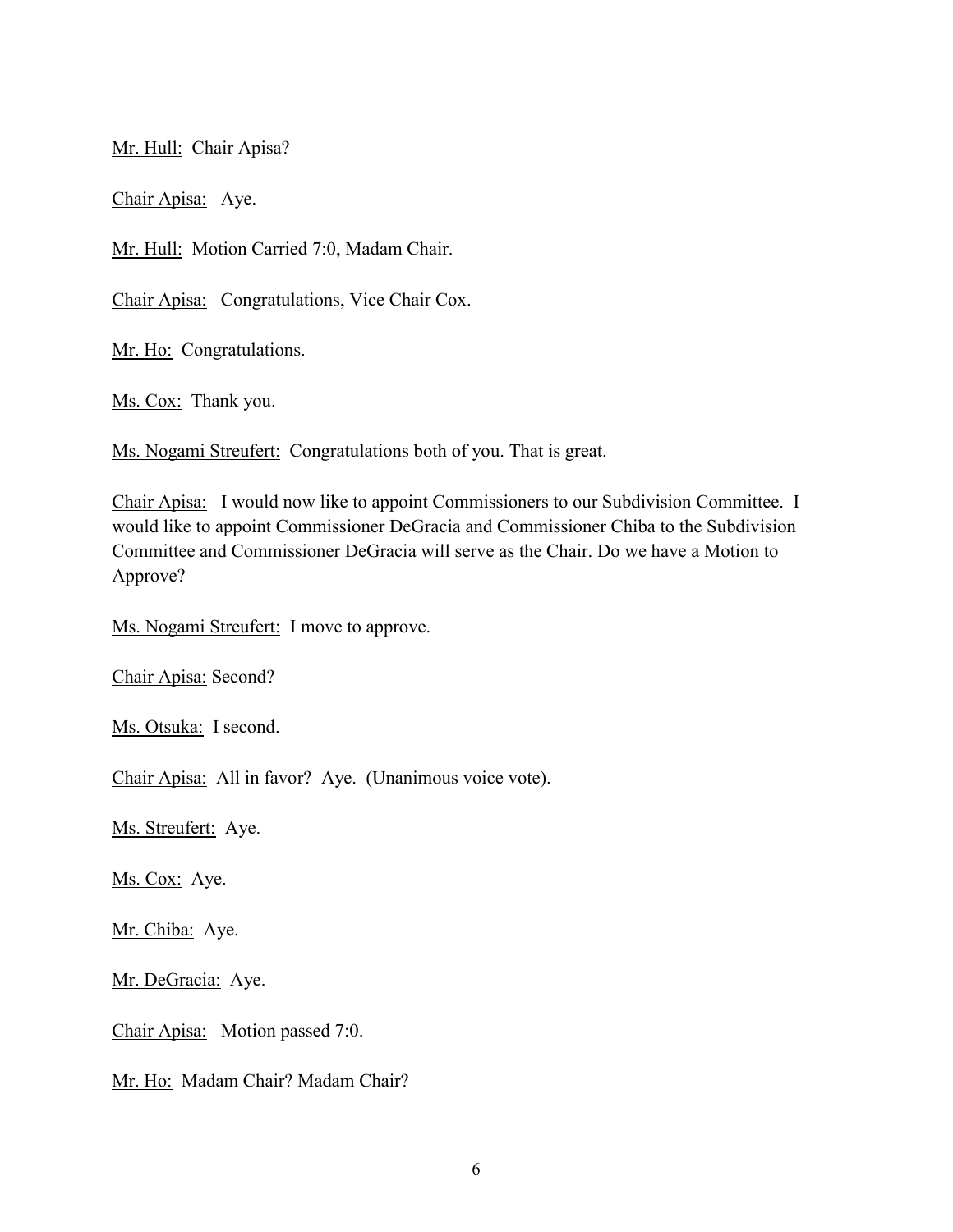Chair Apisa: Yes?

Mr. Ho: I would encourage that the mission, the Subdivision Committee seek a third member that is only in case of a tie in the matters of a tie vote that, the tiebreaker be the third person. Yeah. Just, just keep that in mind to seek a third member. Thank you.

Chair Apisa: Well Commissioner Ho thank you for bringing that up. It is very in the foremost of our mind and we are hopeful to get a third person. I know this year we yeah. Right. We are we are hopeful to get a third person, and we want to thank Commissioner Ho. You have been Chair of the Subdivision Committee for a few years now and you have done an outstanding job. We have not any issues. Everything went very smoothly so thank you very much for your tenure on the Subdivision Committee and the Commission too.

Mr. Ho: Okay. Kind words. Thank you.

Chair Apisa: No. Well, well deserved. Thank you. Thank you.

Ms. Nogami Streufert: Thank you, Roy, but are you not still on it Roy?

Mr. Ho: Yes, yes. I do have a few months to go. Yes.

Ms. Nogami Streufert: Great.

Mr. Ho: I do. I am sure. On the  $-$  oh—

Chair Apisa: I guess I take over the meeting from here. Thank you, Glenda for turning over the gavel.

#### **APPROVAL OF AGENDA**

Chair Apisa: We have approval of the agenda on our, next our agenda approval?

Mr. Hull: Chair wait. The Department has no recommended changes to the agenda.

Chair Apisa: Do we have a motion to approve the agenda?

Ms. Nogami Streufert: I am willing to approve the agenda as submitted.

Chair Apisa: I second that motion. All in favor? Aye. (Unanimous voice vote).

Ms. Cox: Aye.

Ms. Otsuka: Aye.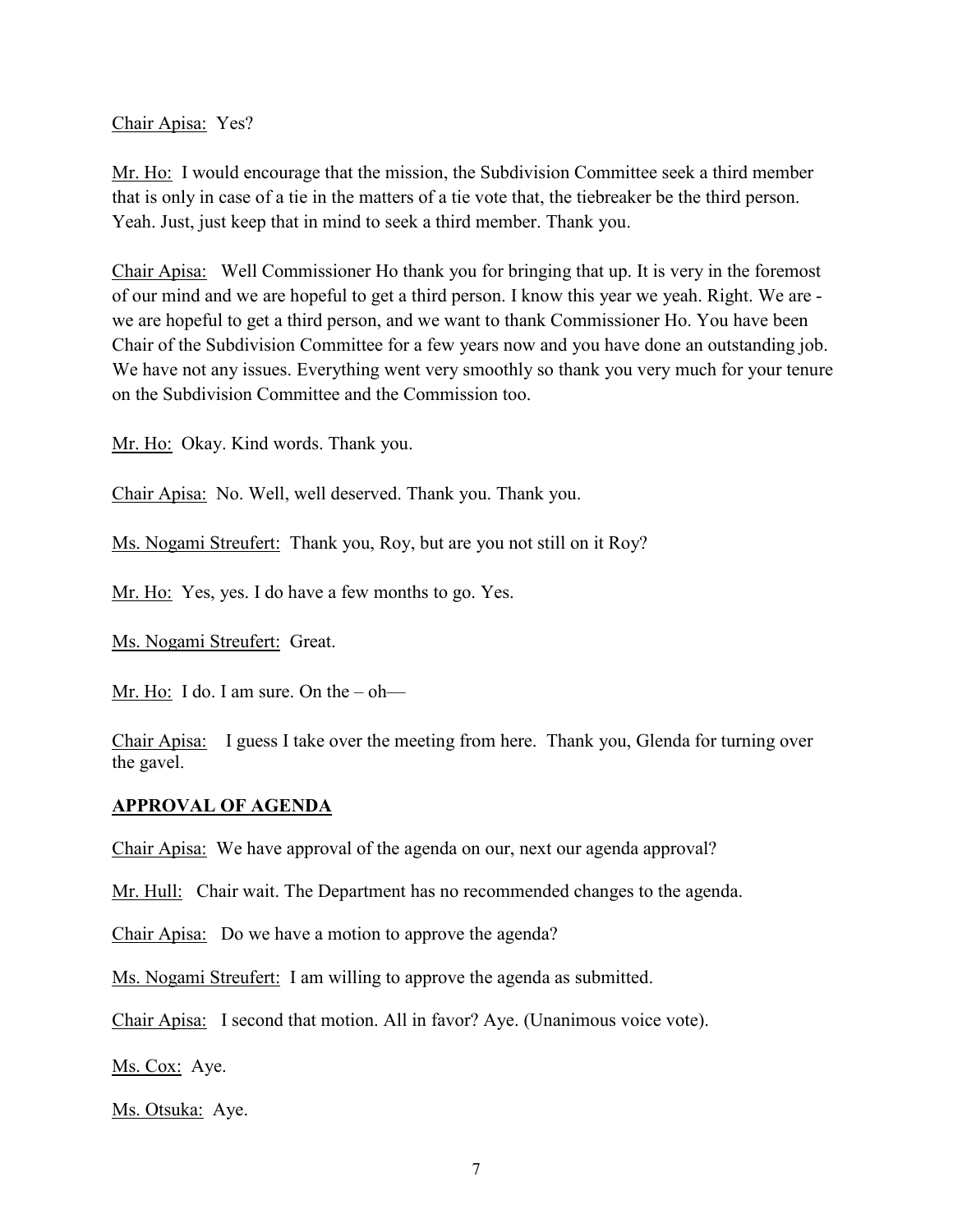Mr. Chiba: Aye.

Mr. Ho: Aye.

Chair Apisa: Okay. Any opposed? (None). Motion carried 7:0.

### **MINUTES of the meeting(s) of the Planning Commission**

Chair Apisa: Minutes of the Planning Commission previous meeting?

Mr. Hull: There are no minutes from the previous meeting to be adopted under this agenda Madam Chair.

# **RECEIPT OF ITEMS FOR THE RECORD (None)**

Chair Apisa: Okay. Any receipt of items for the record?

Mr. Hull: There is no items for Receipt of Records at this time.

# **HEARINGS AND PUBLIC COMMENT**

Chair Apisa: Hearings and public comment.

Mr. Hull: Yeah. Madam Chair so as we still are functioning our teleworking standards and rules and procedures, testimony is to be received 24 hour - written testimony is to be received 24 hours in advance for posting. You folks are in receipt of a first addition to the Planning Commission Agenda dated, I'm sorry - first addition to the Planning Commission Agenda which has testimony from Maka'ala Ka'aumoana dated January 7, 2021, and testimony from Carl Imparato dated January 8, 2021, as well as testimony received January 11, 2021, from Karen Diamond.

We have no additional testimony received for this agenda. For members of the public that have called in if you would like to speak on any of the agenda items at this time now would be the time to speak. This is just for members of the public, not necessarily applicants. Again if you're a member of the public that would like to speak I'm going to call out the phone numbers that have called into this meeting, that are not Planning Commissioners or county staff. So area code 808- 245-3681 would you like to testify on any agenda item at this time. Hearing none. Area code 250-423-6741 would you like to testify in any agenda item at this time.

Man: No.

Mr. Hull: Thank you. Lastly, area code 808-822-4495 would you like to testify on any agenda item at this time.

Mr. Les Drent: Yes. We would.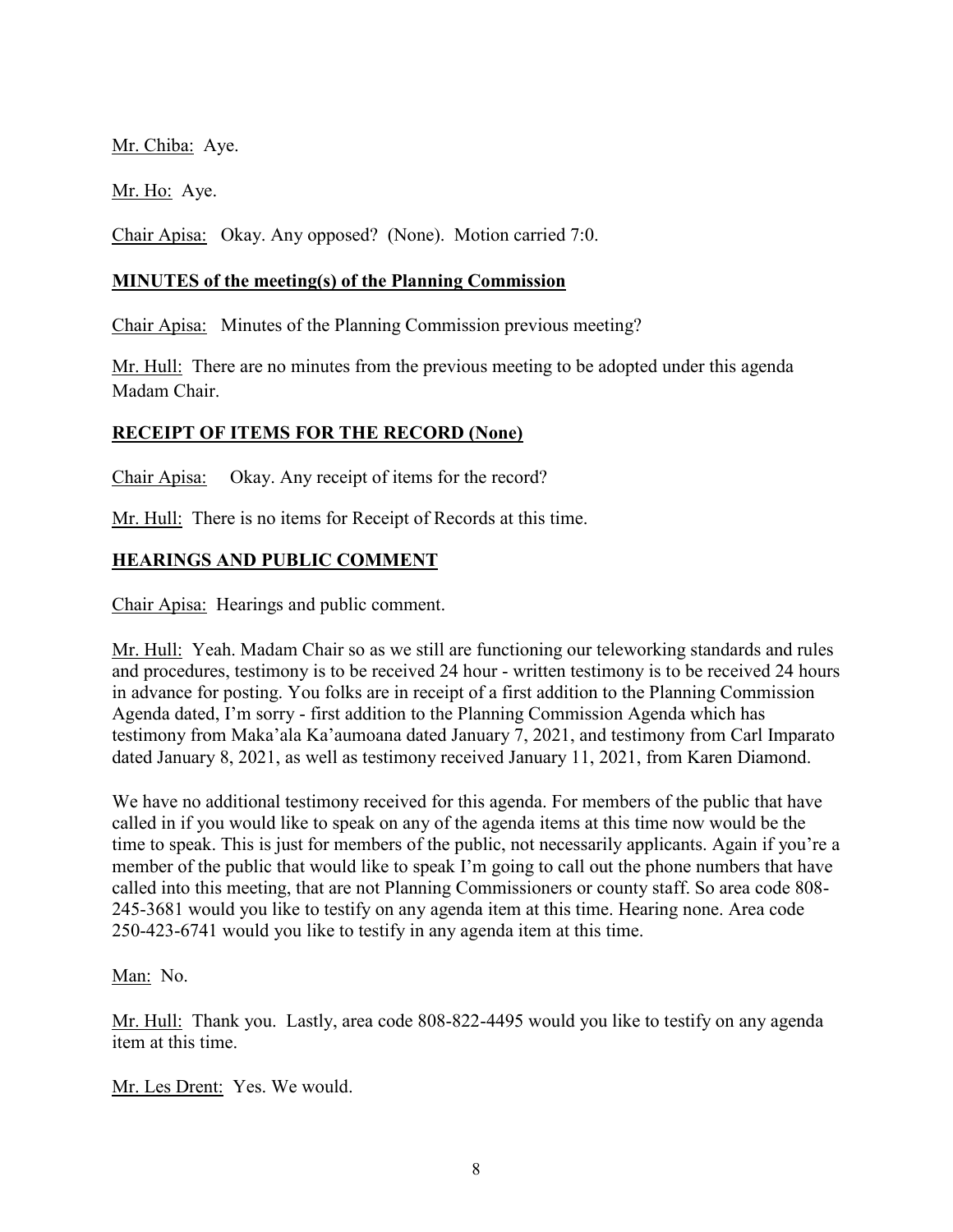Mr. Hull: Okay. Go ahead and - and state your name, uh, for the record and you have three minutes for a testimony.

Mr. Drent read his testimony for the record (on file with the Planning Department).

Mr. Drent: Hi. This is Les Drent, Tai Erum, and Trevyn Pless with LBD Coffee. This is our testimony. I have a page and a half here so go ahead through it. This is in regards to ZA Zoning, Amendment 2021-1. It's a bill for an ordinance to amend Chapter 8 to Kauai County Code 1987, as amended relating to uses of agricultural cultural zoning district - in particular agricultural retail stand. Um, well, we have been farming on Kauai for quite some time a couple decades now. And all I can say to this is that it takes a crisis right? Yeah, after 18 years of being denied that the County of Kauai government appears that local overlords are finally going to allow farmers the right to retail their value out of Hawaiian grown products from their farms. We find, you know, we find all this incredible especially since we were first approved for value added retail on our farm in 2003 before being denied that right in the very same year. Near the completion of our coffee farm and our cultural processing room, which was Building Permit 03- 596 that included every other county, state and federal permit, as well as a certified kitchen and value added retail spaces at 400 square feet.

We were told that it was an oversight or an error by the Planning Department's Plan Review, which simply missed that retail aspect which was clearly called out on several pages of our approved building plans and land use permit. So, you know let's don't make any mistake here. You know, the issue of agricultural retail on farmland operated by real farmers has been circulating for two decades now and, you know, without any resolution or consideration, uh, of help to it's farmers. In 2012, you know, we applied and when the state legislature created Rule 57 in the Hawaii Revised Statute 632, which explicitly allows farmers the right to sell their value added products from within an enclosed structure on their farm. That law also stated the counties have the right to further define law in their county zoning ordinances. Well, every other county in Hawaii either followed this State law or further defined it, Kauai County and much to the detriment of its farmers, remained completely silent on the matter.

Kauai County has never listed retail stands in its able of land use either permitted or nonpermitted or activities that required a use or a special use permit. In 2017, and so completely fed up with the Kauai County's position on the matter of agricultural retail, LBD Coffee filed a Declaratory Judgement Civil Case No. 17-1-0119, in the Fifth Circuit. Judge Watanabe, in the Fall of 2018, requested in chambers to Kauai County Attorneys, that they bring the matter before Planning Commission. This was never done, and a motion to reinstate the Declaratory Judgement was filed on April (inaudible) 2019, and after the County's inaction to bring the matter before the Planning Commission. Rather than waiting any longer for the Declaratory Judgement, LBD (inaudible) has filed for a Use permit in agricultural retail in a hearing in front of the Planning Commission and subjected to ten (10) unwritten and unlawful Conditions. In addition to these Conditions, we were hit with an eleventh  $(11<sup>th</sup>)$  Condition near the end of that Hearing. This condition would prevent LBD from selling any agricultural products and reform and does not either grow and/or manufacture that product on the permitted farm. This Condition was nonsensical as we have numerous farms that we either own or lease for crop production. I got two more paragraphs. At that point, we chose to simple wait for the court's ruling on the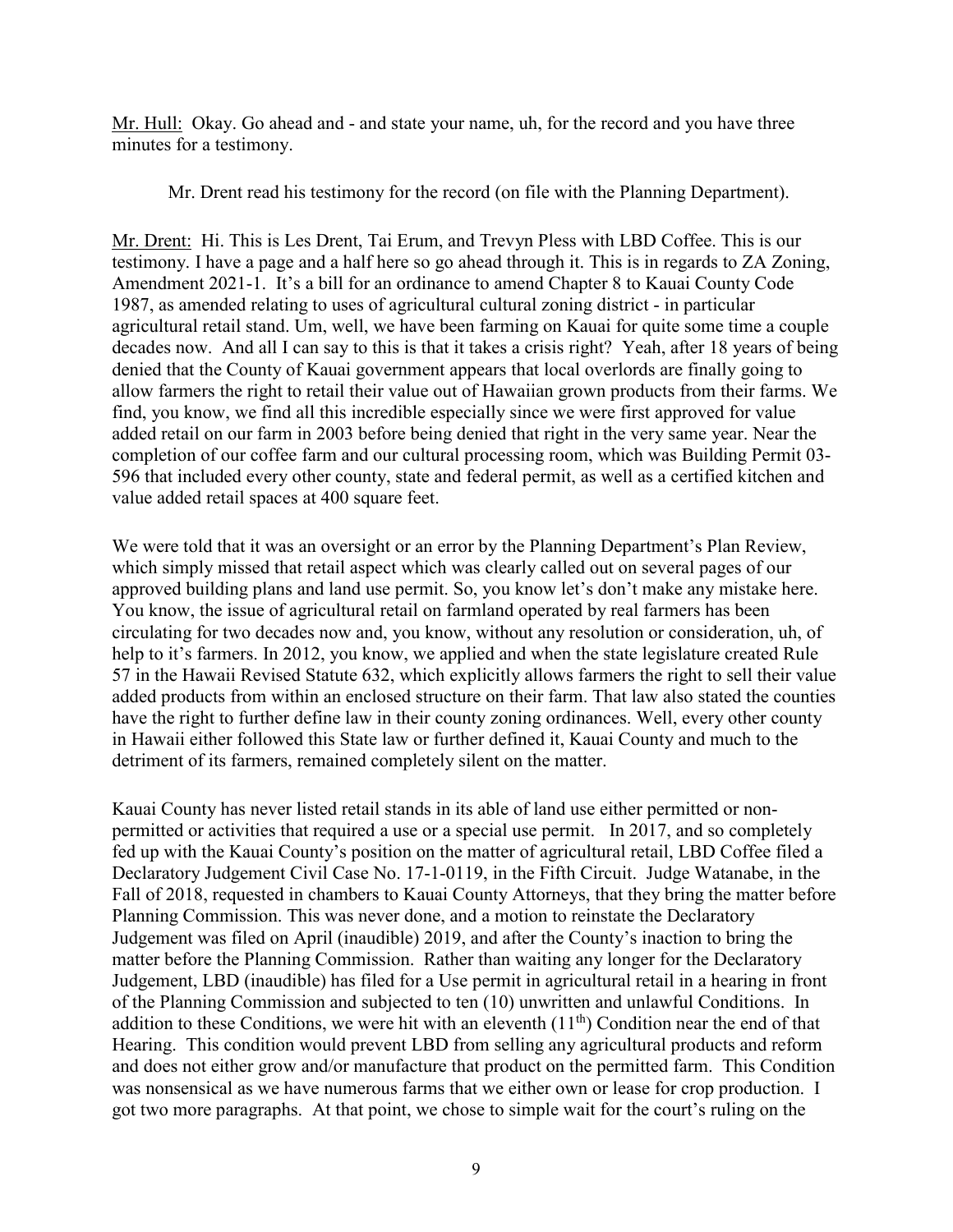matter, rather than subject ourselves to anymore public scrutiny by non-farming neighbors who oppose our activity and a Planning Department who has been dead set against allowing us to sell our Hawaii grown value added products. No other county in Hawaii has exercised such blatant disregard for State law nor has any other county Hawaii stripped its agricultural producers of their rights to sell their goods like Kauai has. In regards to the Kauai County Planning Department, their decisions to land use and permitting has reeked of nepotism, cronyism, and favoritism—

Mr. Hull: Mr. Drent, your three minutes is up.

Mr. Drent: …for as long as I can remember. I have seen illegal use of our lands by persons in businesses that have zero association to farming and this has occurred under a county government that has willingly turned a blind eye to these activities. If this COVID-19 crisis, which is expected to end this summer brings any meaningful change allowing farmers to retail their value added products then so be it. But the damage that this county has done to us and many others over the last two decades will not be forgotten nor dismissed by your knee jerk reaction to agricultural retail under the guise of getting food to the people. That is all I got to say.

Mr. Hull: (Inaudible), Madame Chair.

Chair Apisa: All right. Thank you very much for our testimony. You are heard, thank you.

Mr. Drent: Thank you.

Mr. Hull: There are no other people who have called in in our Planning Commission Meeting, but just to double check is there anybody on the call that has not testified that would like to testify any agenda item at this time? Okay. There are none.

### Continued Public Hearing

New Public Hearing

Mr. Hull: There is no New Agency Hearings

Continued Public Hearing

Zoning Amendment ZA-2020-1: A bill for an ordinance amending Chapter 8, Kauai County Code 1987, as amended, relating to Comprehensive Zoning Ordinance (CZO). The proposal amends Section 8-1.5 and 8-2.4 of the CZO to Definitions and Tables of Users, respectively = *Kauai, County Council.* [Director's Report received, hearing continued 12/8/20.]

Mr. Hull: Moving on to the Continued Public Hearings G.3., ZA 2021-1 A bill from the ordinance amending Chapter 8, Kauai County Code 1987 as amended relating to the Conference of Zoning Ordinance. The proposal amends Section 8.1.5 and 8. 2.4 of the CZO, definitions and tables of users respectively, the Applicant is the Kauai County Council. This Zoning Amendment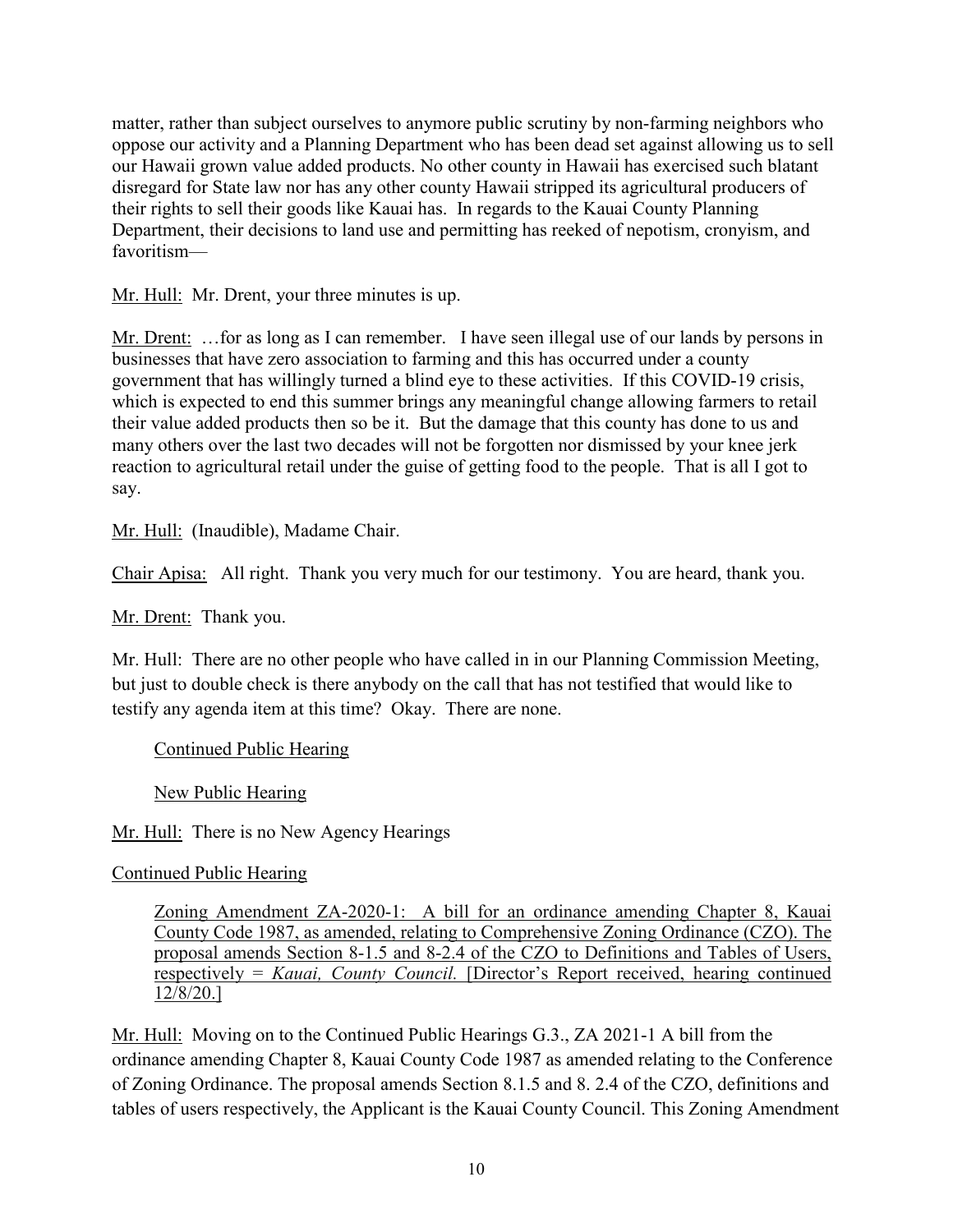was up before the Planning Commission back in December. The Department is supportive of the proposal. There were a couple catches ultimately that necessitated some edits to be made. Ultimately the draft bill proposes a few different things one, proposes new definitions for agriculture retail stand and outright permitting them on agricultural land as certain size and also proposes a new definition for botanical gardens, farmer's markets, food processing and packaging of agricultural products, restaurant and food services, and zoological gardens. Ultimately, the Department has brought this bill back to the Commission with a few edits. One, clarifying specific that restaurant and food services on agricultural lands need to have a connection either with the properties farming activities or as for the properties of associated farm to apply for the use permit. As well as there, was clarification needed to specify that the botanical and zoological gardens listed and the subsequent definition for that specifically addressed the fact that these are commercial operations. Then lastly, there was some concern brought up by the Commission about the zoological garden definition and the use of cages so there is now just only a reference to large enclosures for animals in the zoological gardens definition. These are relatively small, but necessary clean up that, the Department made and ultimately we are recommending an approval. You folks have the draft bill in front of you, so we are available for any questions or concerns.

Chair Apisa: So, is there, does any of the Commissioners have any questions or comments?

Ms. Nogami Streufert: Yeah. I do. Donna this is Glenda. Thank you, Kaaina and your staff for reviewing some of the concerns that we had last time and for making these changes in the amendments to this for this ruling so thank you very much.

Mr. Ho: Madam Chair? Madam Chair please, could I have some clarification Kaaina, if certain portions of the list that's submitted to us and we find objection to it, the list can proceed through the process with the objections taken out and at later time can it be reconsidered and then passed and put back into your list?

Mr. Hull: So ultimately, a zoning amendment is a policy change that requires County final review and action. So if a Commissioner had had an objection to some of the draft bill and would like to make a request or a motion to remove certain sections of it, that can be proposed right now to see if the Commission feels appropriate. And if in the affirmative the Commission say there's four votes in the affirmative to amend the draft bill then that draft bill ultimately if adopted, will go up to the Council with the changes. If the Commission itself were to again, alter those changes subsequent to the draft bill going back to Council will necessitate the introduction of a new draft will be all.

Mr. Ho: A whole draft not just the amendment that was stricken?

Mr. Hull: Yes. It would have to be a completely new draft bill. Just because after you folks are done reviewing it, like a said it goes up to Council and they take action. So if any stricken language wanted to be put back in, it can be done it just necessitates the initiation of the (inaudible) bill.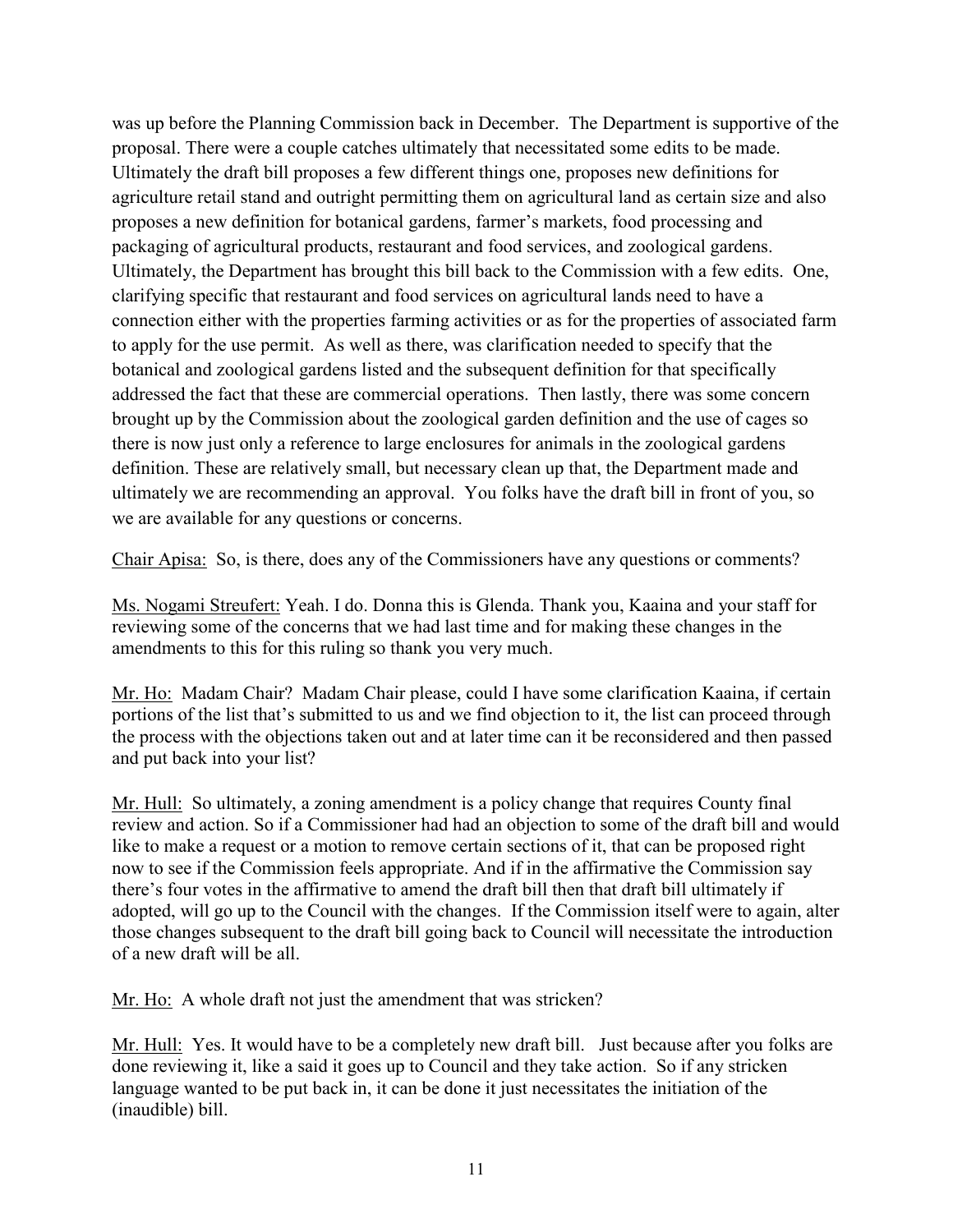Mr. Ho: Thank you.

Mr. Hull: Thanks, Commissioner.

Ms. Cox: Given what you just said, Kaaina, this is Helen. I am wondering about the retail sales. Because the restaurant and food services make it clear that, the produce or what's being sold has to be related to the farm, but the restaurant and food service, sorry, the retail sales doesn't have that same Conditions. So I am just wondering, in my worst fear, we have a million T-shirts and mugs you know, a whole bunch of things that have nothing to do with agriculture being sold.

Mr. Hull: I think the point is well taken. I know that came across in one of the testimonies that was submitted. For the retail sales, one, there is still the requirement of a use permit as well as any retail sails that are not associated with a farm operation or an agricultural activity. It still has to grow through a special permit process and discretionary review by the Planning Commission, and in reviewing say, "nonfarm related retail sales" the Commission still has to make the Determination that it won't negatively impact say, "agricultural activities" on the property currently and in the future. As well as it does not run counter to the agriculture policies established under the Hawai'i Revised Statutes. The reason we left it in is, because there are things like the Department has entertained in the past or the Commissioners has entertained in the pass. Say like, a feed lot or an animal feed store or things that may be associated with agricultural activities but not per say connected to a specific farm may still be desirable to (inaudible) on agricultural lands and that's why it was kind of left in there, as a possibility with a use permit. So that is again, it goes for discretionary by you folks to see if it still runs in alignment with the policies or agricultural lands.

Ms. Cox: So just for clarification then, I think understand. So the restaurants and food services that has to have the percentage of or it has to be associated even if they're coming for a use permit?

Mr. Hull: Correct.

Ms. Cox: But for retail, they could bring some other idea and we would look at it at that point?

Mr. Hull: Correct.

Ms. Cox: Okay. Thank you.

Mr. Ho: Madam Chair, I think, I don't know I maybe connected with this but I think it's a, oh would I put it, it's a matter of enforcement. Does the, is this passing this bill would that enforcement is this passing this bill that enforcement now fall back on the Planning Department who have to look to go out and actually check that these items are, you know, what the Conditions were met? I find that pretty hard.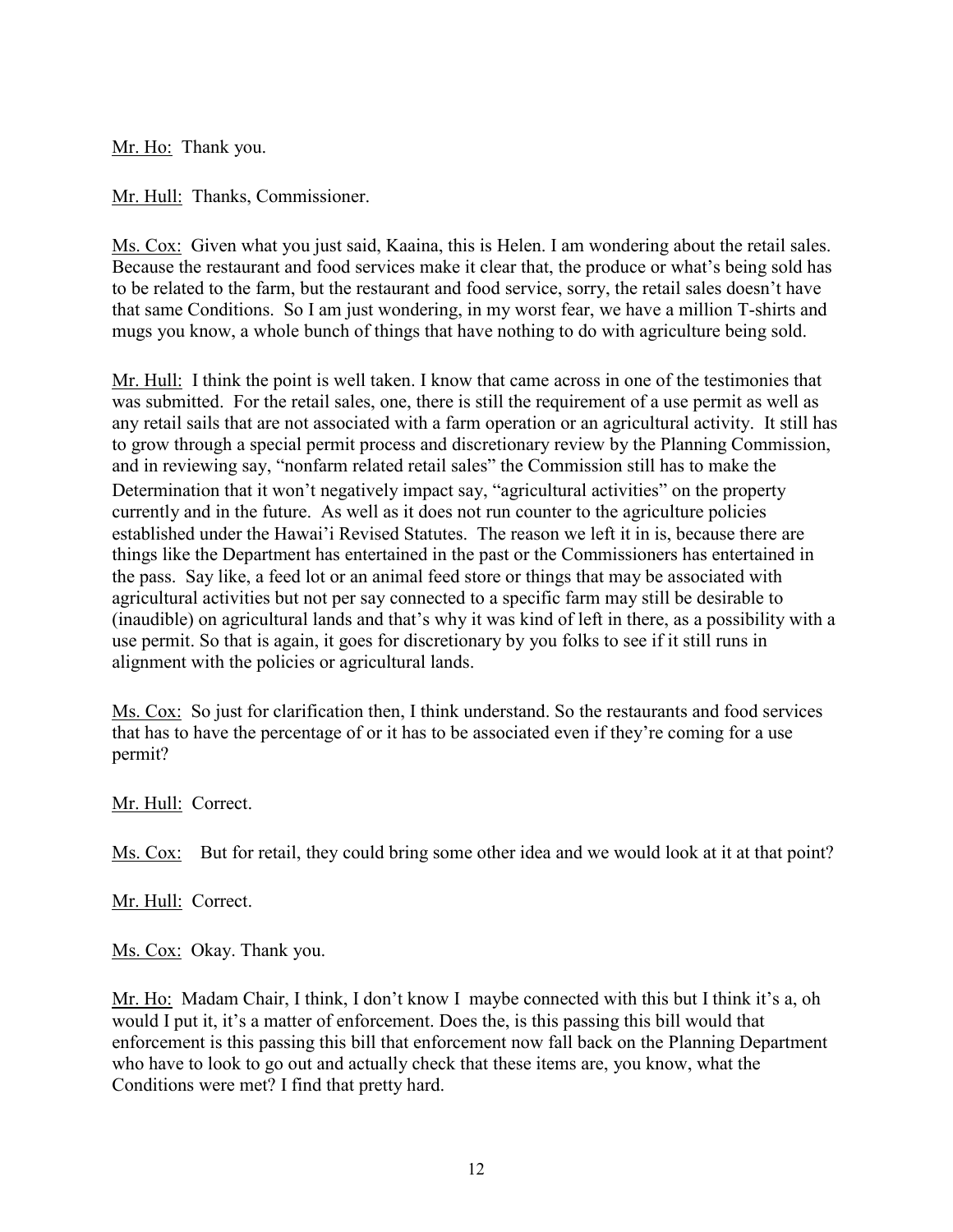Mr. Hull: Sorry Commissioner Ho, just to clarify, are you talking about nonagricultural retail sales that get a use permit or are you talking about restaurant sales that are not connected with a farm?

Mr. Ho: Restaurant - the restaurants - the restaurants are how, you know, you become, like, I don't know - what - you - you would become what - food police? I don't - I wouldn't want that for the Department.

Mr. Hull: No. Yeah. It's an interesting concept. I think in a desire to try to, I think as the last speaker attested to there are farmers that have operations that could either feed into a value added strategy and marketing for Ag retail stand. As well as possibly for a restaurant aspect. I think you folks received some testimony recommending or encouraging the Commission adopt the very specific percentage or threshold, of agriculture all agricultural products used in say the food services. And that's where we believe in the overall picture of that in the large scale policy of that, to ensure that it's predominantly from the farm itself. But from what I think you're getting at Commissioner Ho, is making that determination of vegetables and product at a specific threshold of say 80% or 50% or what have you. That is not unenforceable or very hard to get at. And that's why I think just saying that it is the food products that are sold at the retail or restaurant, sorry the restaurants and food services, is predominantly from the property or it's just associated farm. Is getting at the heart of can we make a determination? Should the Planning Commission give a use permits to one of these restaurant? If we go out there and inspect if there is complaints and sometimes complaints are being had. When we go out there and inspect and while we are looking, is there the intention of livestock or produce produced from the farm? Is it still being predominantly being used or are they using say, "a leaf of lettuce" and everything else is brought in from the mainland or wherever? You know, it is a certain (inaudible) check, but at least getting at the intention of it should there seem to be apparent abuse. We would then bring it back to the Planning Commission for it's determination as to whether the restaurant food service operation meets the spirit of the intention of this to provide for a sales venue for again, agriculture products that are predominantly brought or established from the property or the associated farm. So, does that make sense? I know it was a little muddy.

Mr. Ho: It leaves, it leaves a, where is, decision making to the us Commissioners. I think you put into kind of a gray area. I just, I think it's, the way, my personal opinion. Just the way that Kauai County is needs what it can get, I pretty much would left this Skate. Yeah. That is it. That is it for me.

Mr. Hull: And thank you Commissioner and, I mean, I definitely agree with you. It is a bit of a gray area. I think to what some of the previous testifiers spoke to as far as trying to free up and I know there was a lot of frustration from him and his farm with the way that the county has handled farmers in the past. I think some of this is recognizing that there should be some attributes of being able to bring value added goods and sell them on the property. It does put the County and the Commission into a grey area in particular. I think we will be able to prevent outright abuse if they come say for a use permit and they open up an equivalent of an Olive Garden that is entirely sourced from the mainland right. Like, that, we can easily and literally go after. But some of that gray areas, I think you're right on the money Commissioner Ho, in saying, it's not going to be easy from an implementation standpoint, if there are, you know,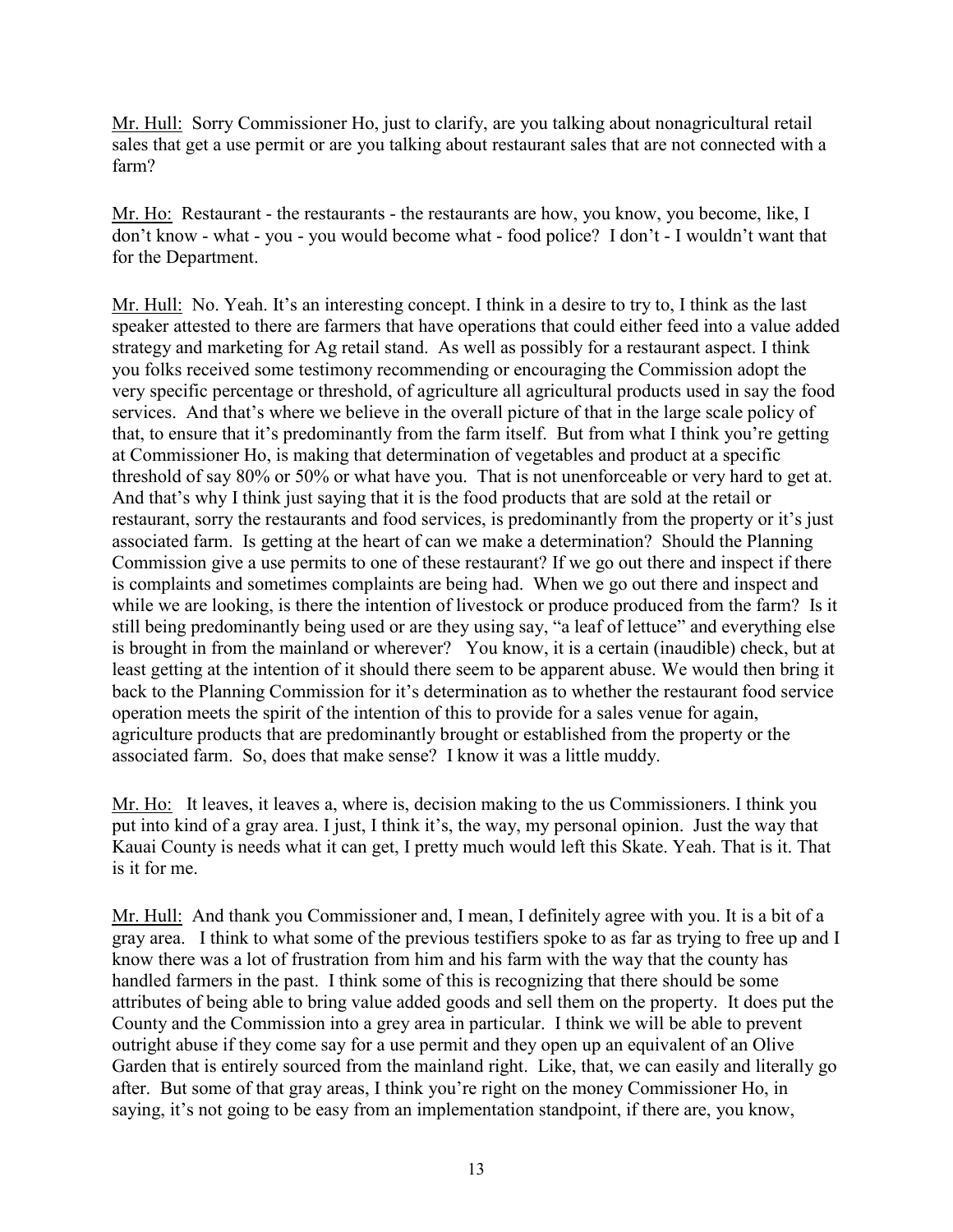minor or smaller abuses made. However, from the Department's position it's at least an attempt to provide that venue for farmers and their operations, which they haven't had before.

Ms. Cox: You know, again I agree It's a gray area, but I also believe that it's the right way to go. I've been associated with the KCC Farmer's Market of course since it's been sectioned and you know, we also said it had to be local and in fact what happened was and if there were complaints that, you know, someone was going to Costco and bringing boxes of papayas from there to sell. We did in fact, you know, speak to the farmer and say they couldn't do that and so, you know, I'm sure little abuses will get passed. But I also think that this the right way to go and I do believe that actually the people on Kauai care enough that if they see large abuses we will hear about it.

Chair Apisa: Mm-hm.

Ms. Nogami Streufert: Right.

Deputy County Attorney Laura Barzilai: Commissioners if I may weigh in with what Kaaina has commented on, the special permit process. I am comfortable with the language as drafted and I do believe that the public good outweighs the enforcement concerns of this bill and I agree with Commission Cox that if there are violations we will hear about them. There will be reports that can be addressed.

Chair Apisa: Anyone else have any comment, or input, or questions?

Mr. Ho: Just one for Kaaina in the Planning on the Department side. Food standards - how does that affect your density on the property and use of it?

Mr. Hull: It will not affect it at all. As far as density in terms of residential dwellings, Agriculture probably is more qualified for and a lot of amount farm dwellings given the respective size of the lot with a cap at five (5) well units. But having a farm stand or an Ag retail stand won't affect the dens, the dwelling density capacity and overall intensification of the land agricultural lots are generally relatively large as far as the lot coverage issue because this is at least for the ministerial purposes this capped out at 1,000 square feet. It really should be nominal in the lot coverage issue of an agricultural lot.

Mr. Ho: One final question Kaaina. It concerns farm workers housing. Could that, could that be a Condition that a guy says, "I need the worker that mans the food retail station, he needs a place to stay," and that would be justification for farm workers housing?

Mr. Hull: The agricultural lot says as I just said earlier qualified for farm dwellings and farm Dwellings the original intention of them are to house either the owner of the property and the farmers working the property. Now granted with the way the Hawaii State Lobby defines farm and the fact that these farm dwellings are ministerial and have to be approved over the counter, we have seen a lot of abuse of farm dwellings and general estates using that somewhat loophole of a loose definition of farms because their farm dwellings built and living in them. So in response to that the County Council several years ago did adopt a farm worker housing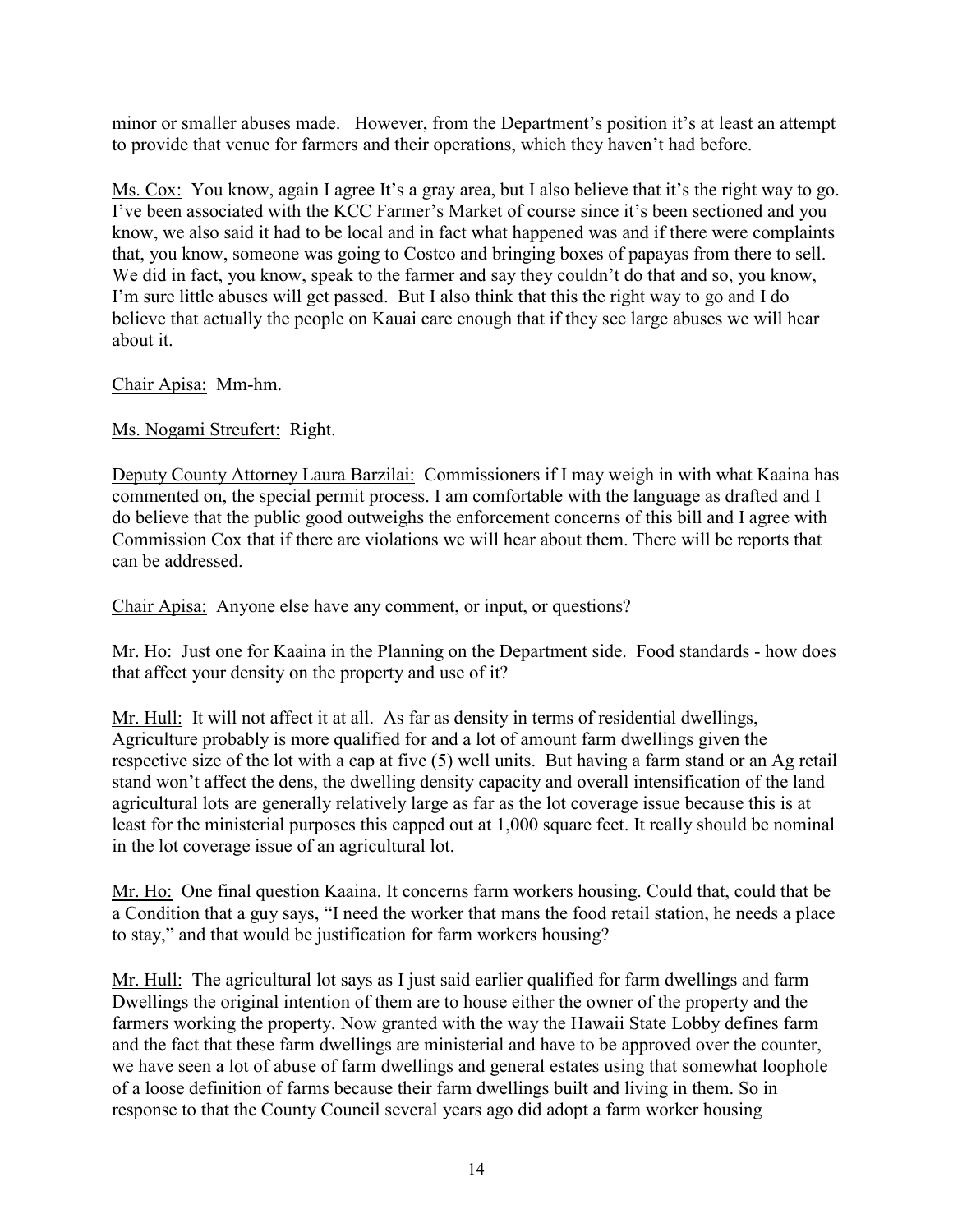ordinance that allows for additional density beyond the residential density allowed on a particular agricultural lot. But they have to cap out on those farm dwellings before they apply for the farm worker housing and the farm worker housing necessitates demonstrating that the farm or associated property generated \$35,000 in gross sales on agricultural products. So this won't affect their change for public housing. Sorry. I am going to ask a few (inaudible). Please mute your microphones folks that have called in otherwise we are going to have to meet you folks from our end, thank you.

So back to the question. The question of will the agricultural stand affect farm worker housing. It will not change qualifications. Sorry guys. You need to mute your microphones or I will mute it on my end. Okay. So the question of farm worker housing and whether that will affect or whether or not the agricultural retail stand will affect farm worker housing, it won't. But I can say that there have been some complaints over the past about farmers that would like to live on their property before generating the sales, and the farm worker housing ordinance doesn't allow that. So now with the retail sales being permissible on the land it might avail itself to be able to have that farm generate the necessary gross sales for farm worker housing at a quicker rate possibly, but it won't at this point it won't deter or further expedite a farm worker housing application.

Mr. Ho: Thank you.

Chair Apisa: Are there any further comments? Kaaina just to clarify, what I heard you say as a that you were just talk in' about farm worker housing and not the farm dwelling itself right now correct?

Mr. Hull: Correct.

Chair Apisa: Okay. Wanted to clarify. Thank you. Hearing no further comment, are we ready for, there is no presenter here so are we ready for a promotion?

Ms. Nogami Streufert: I move to accept or approve the Zoning Amendment ZA-2021-1.

Ms. Otsuka: I second.

Chair Apisa: We have a Motion on the floor any, no further discussion we are all in favor?

Ms. Nogami Streufert: Aye.

Mr. Chiba: Aye.

Mr. DeGracia: Aye.

Chair Apisa: I did not hear everybody's aye. Do we have any opposed? I think people might be on mute. Should we do a roll call Kaaina? I did not hear a lot of aye's.

Mr. Hull: We can do a roll call Madam Chair.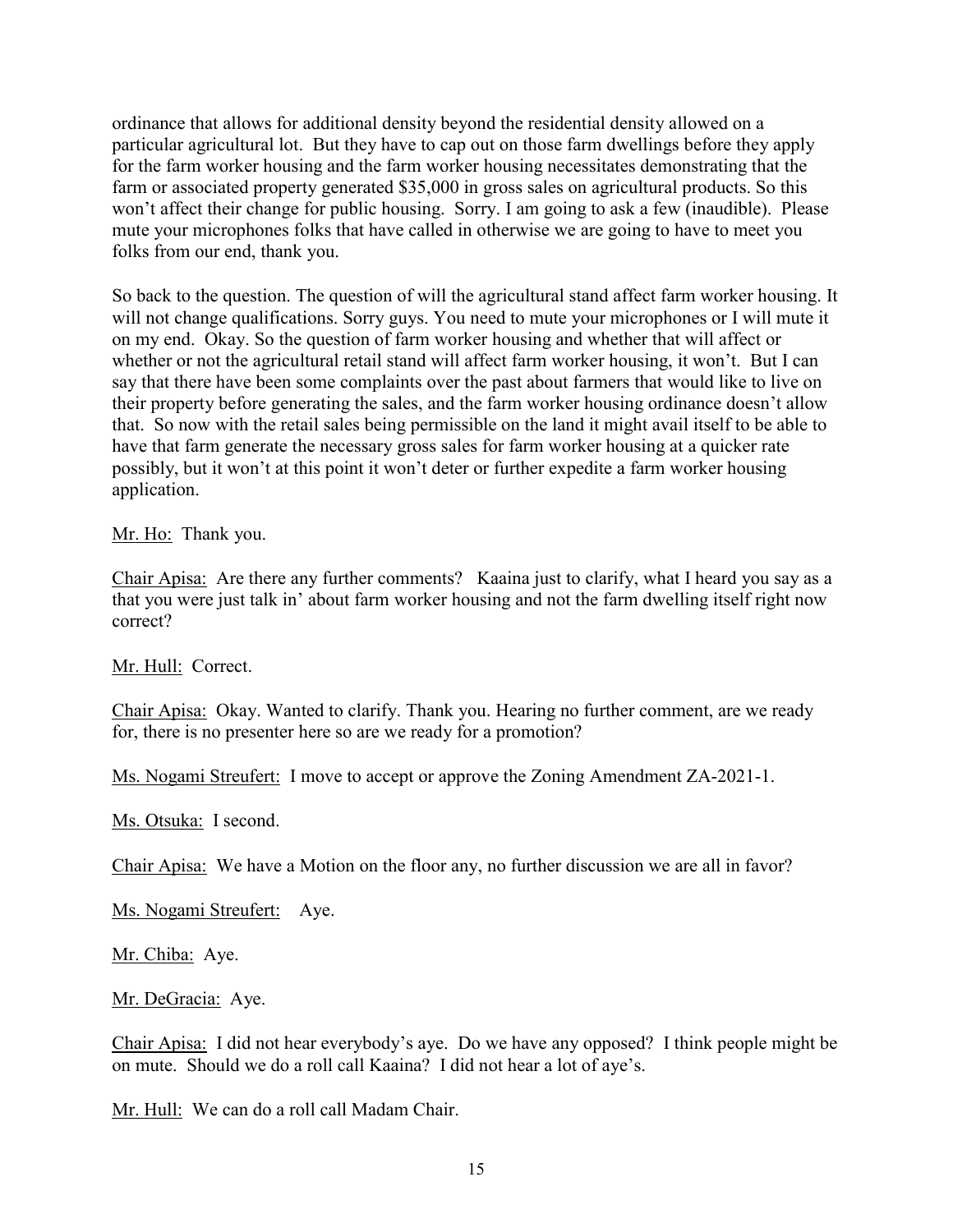Chair Apisa: Thank you.

Mr. Hull: On the Motion to Approve ZA-2021-1, Commissioner Chiba?

Mr. Chiba: Is he calling me? This is Mel Chiba. I vote aye.

Mr. Hull: Thanks. Thank you Commissioner. Commissioner Cox?

Ms. Cox: Aye.

Mr. Hull: Commissioner DeGracia?

Mr. DeGracia: Aye.

Mr. Hull: Commissioner Ho?

Mr. Ho: Aye.

Mr. Hull: Commissioner Otsuka?

Ms. Otsuka: Aye.

Mr. Hull: Commissioner Streufert?

Ms. Nogami Streufert: Aye.

Mr. Hull: Chair Apisa?

Chair Apisa: Aye.

Mr. Hull: Motion passed 7:0. Madam Chair.

Chair Apisa: Thank you very much.

New Public Hearing

Mr. Hull: We have no New Public Hearing, Madame Chair.

All remaining public testimony pursuant to HRS 92 (Sunshine Law)

### **CONSENT CALENDAR**

Mr. Hull: We have no Consent Calendar items.

Status Reports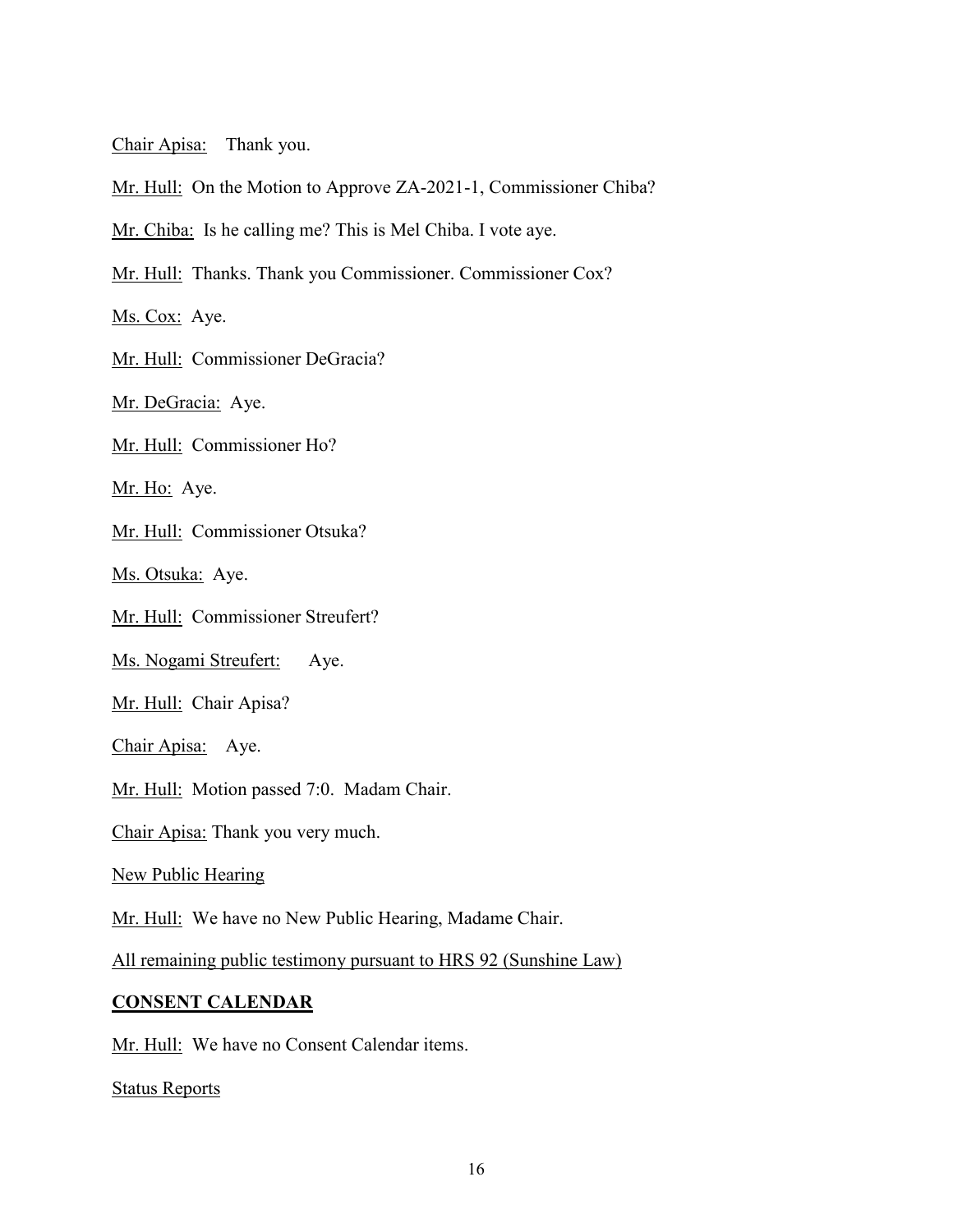Mr. Hull: We have no Status Reports or Director's Reports for projects scheduled for Agency Hearing.

Director's Report(s) for Project(s) Scheduled for Agency Hearing.

# **EXECUTIVE SESSION**

Pursuant to Hawaii Revised Statutes Sections 92-5(a)(2 and 4), the purpose of this executive session is to discuss matters pertaining to the annual evaluation of the Planning Director. This session pertains to the evaluation of the Planning Director's work performance where consideration of matters affecting privacy will be involved. Further, to consult with legal counsel regarding powers, duties, privileges, and/or liabilities of the Planning Commission as it relates to the evaluation of the Planning Director*.*

Mr. Hull: Now moving on to the Executive Session. I will turn it over, sorry. I did not give Laura a heads up on this but I will turn it over to Laura for the Executive Session. We generally have the County Attorney read the Executive Session language to go into Executive Session.

Ms. Barzilai: Pursuant to Hawaii Revised Statute Section 92-5 (a)(2 and 4), the purpose of this Executive Session is to discuss matters pertaining to the annual evaluation of the Planning Director. This session pertains to the evaluation of the Planning Director's work performance where consideration of matters affecting privacy will be involved. Further to consult with legal counsel regarding powers, duties, privileges and/or liabilities of the Planning Commission as it relates to the evaluation of the Planning Director.

Chair Apisa: Thank you. Then do we have a Motion to adjourn to executive session.

Ms. Nogami Streufert: I move that we adjourn to the Executive Session and then when that is completed to return to do we want to return back to the, I guess we just—

Chair Apisa: Yes.

Ms. Nogami Streufert: And we will return to the general session?

Chair Apisa: Yes.

Ms. Barzilai: Yes.

Ms. Cox: I second that Motion.

Chair Apisa: Okay. All in favor? Aye. (Unanimous voice vote).

Ms. Cox: Aye.

Ms. Otsuka: Aye.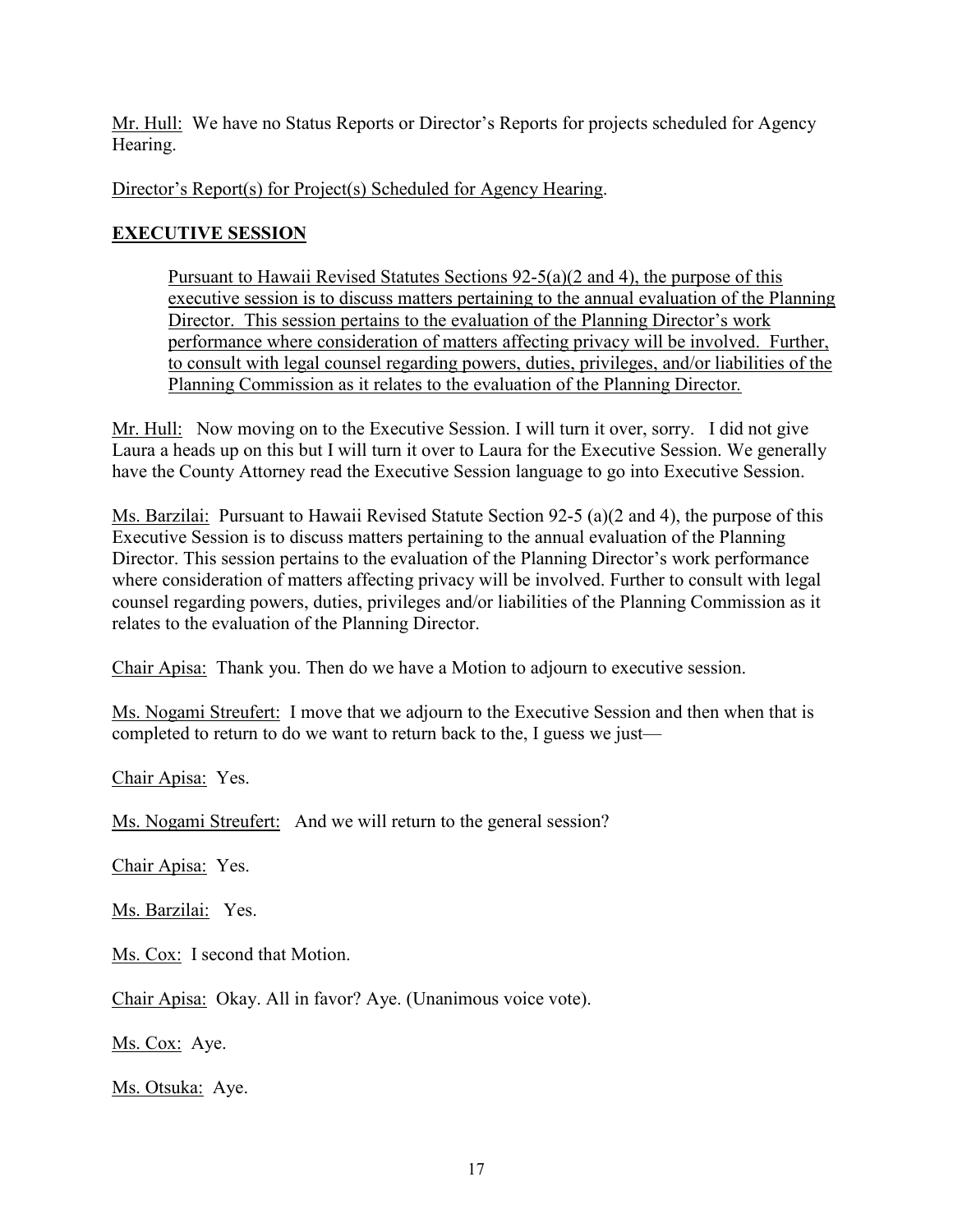Ms. Nogami Streufert: Aye.

Chair Apisa: Any opposed? (None). Motion passed 7:0. We will adjourn to Executive Session and then return it to our general session. So, Kaaina do we disconnect and then reconnect or just connect through Executive and then come back to this, re-log in to this one?

Mr. Hull: Yes.

The Commission moved into Executive Session at 9:54 a.m. The Commission returned to Open Session at 11:26 a.m.

Chair Apisa: Call the meeting back to order after Executive Session.

Ms. Apisa: Okay. Let me get back to that agenda. Okay. Well, I think we are just about to the end of our agenda. There is, Kaaina I assume no General Business Matters or Communication?

## **GENERAL BUSINESS MATTERS**

Mr. Hull: There is no General Business Matters.

# **COMMUNICATIONS (For Action)**

Mr. Hull: Mr. Hull: There is no Communications for Action.

### **COMMITTEE REPORTS**

Subdivision

Mr. Hull: Yeah. Correct Chair. There is just the Committee Report left, and I believe Commission DeGracia is now, appointed the Subdivision Chair. If he is ready to give the report or if—?

Mr. DeGracia: Yes, that will be fine. So, we had one meeting. All the members on the Subdivision was present today. Under New Business, it was approved the tentative to Subdivision Extension Request for Application Salvatore F. and Jo-Ann Dileonardo, Trust was approved.

Chair Apisa: May I have a motion to approve the Subdivision Committee Report?

Ms. Nogami Streufert: I move to approve this Subdivision Commission Report.

Mr. Ho: Second.

Chair Apisa: All in favor? Aye. (Unanimous voice vote).

Ms. Nogami Streufert: Aye.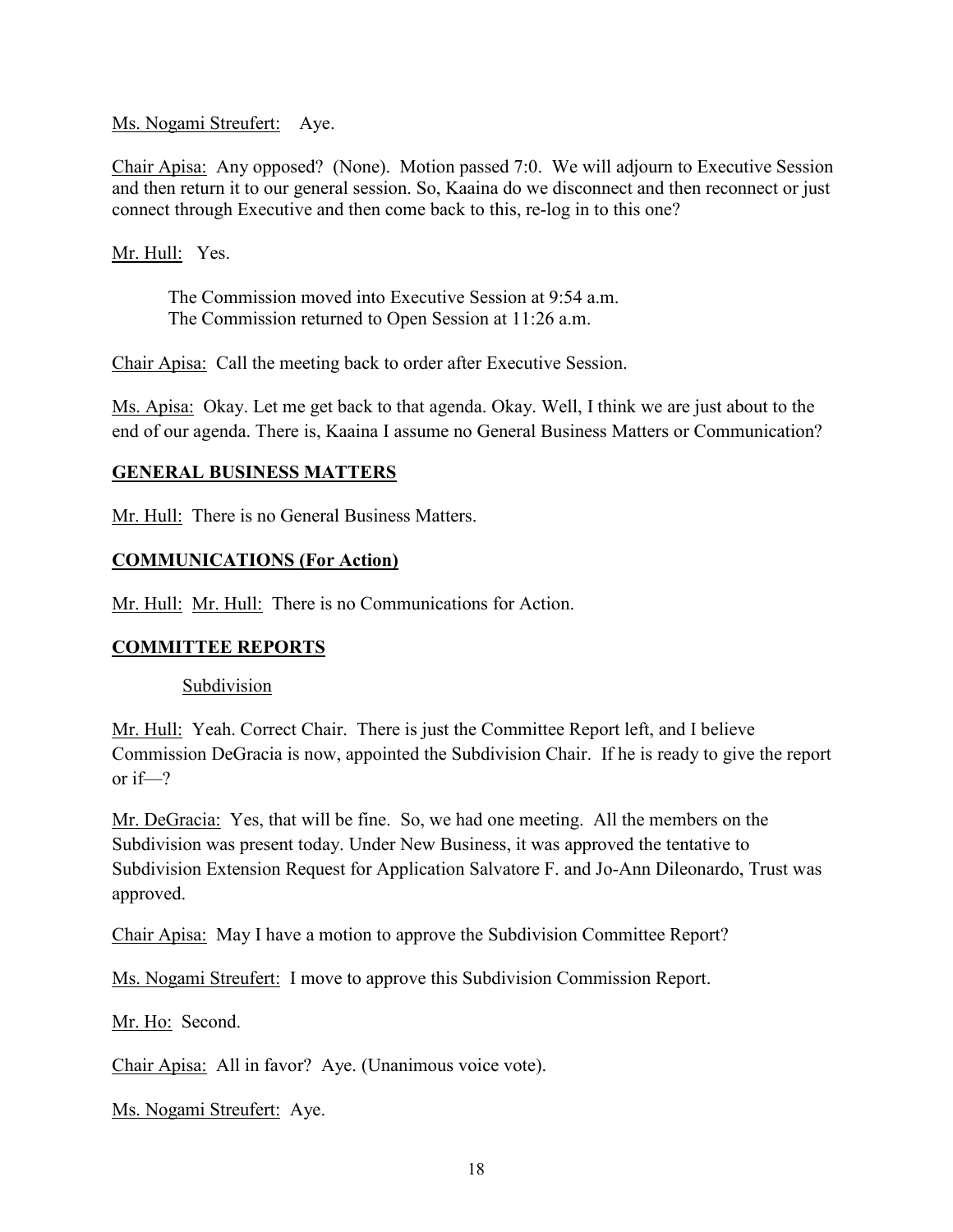Mr. Ho: Aye.

Mr. Chiba: Aye.

Ms. Otsuka: Aye.

Chair Apisa: Any opposed? (None). The Motion carried 7:0.

### **UNFINISIHED BUSINESS** ( For Action)

Chair Apisa: No Unfinished Business? Is that correct Kaaina?

### **NEW BUSINESS**

Chair Apisa: No New Business?

Mr. Hull: No New Business Madame Chair.

### For Action - See Agenda F for Project Descriptions

## **ANNOUNCEMENTS**

Topics for Future Meetings

The following regularly scheduled Planning Commission meeting will be held at 9:00 a.m., or shortly thereafter on February 09, 2021. The Planning Commission anticipates meeting via teleconference but will announce its intended meeting method via agenda electronically posted at least six days prior to the meeting date.

Chair Apisa: Are there any announcements?

Mr. Hull: Announcements or topics for future meetings from the Department scheduling standpoint. We have a handful of relatively smaller use permit applications or amendments. We have Kauai Habitat for Humanity is coming in in the next month or two for a residential project in Kapa'a. We have an amendment to a green waste facility over on Moloaa. We've got a small commercial operation amendment for an existing permit over in Kilauea and Eleele Church expansion proposal. As well as over the next three to four months we will, the Department will probably be embarking on a fair amount of administrative interpretive rules. I think over the past two years that was a Commission has partake, has participated in and initiated some, to a certain degree. We have a lot of policy changes over the last two years, a very robust amount of policy changes. And so many of those policy changes were adopted with the County Council and signs the law in the past two years, and from an implementation standpoint there needs to be for some of these changes additional administrative rules implemented. So we'll be introducing some administrative rules concerning guesthouses and dwellings, kitchens, as well as enforcement within the near future here. Also, just to put on your radar, if it already is not. We also have the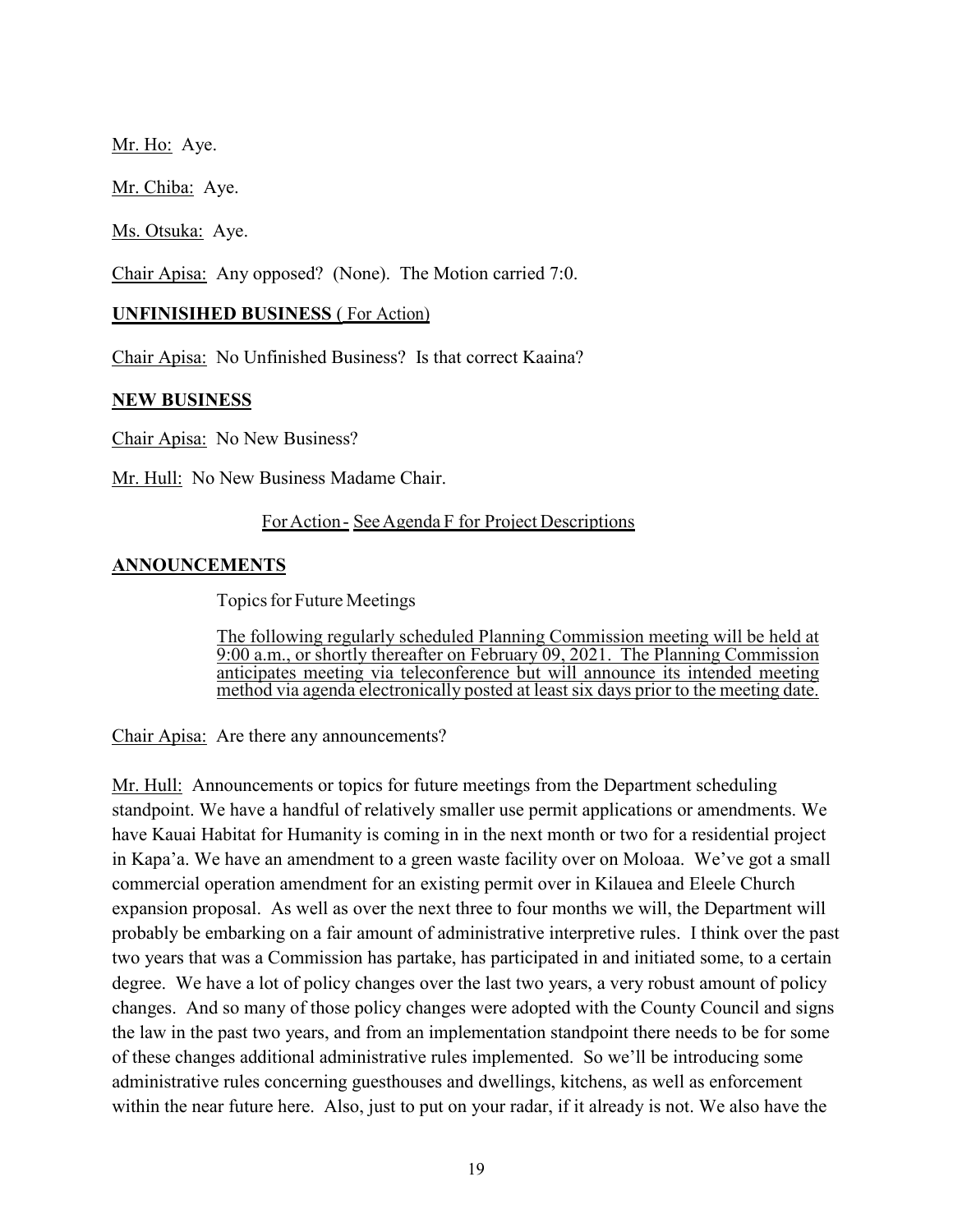Hanalei Bay Resort Director determinate our Planning Commission Review and determinations to whether or not a public hearing is necessary and so that one is scheduled for March. And as many of you not but probably all remember that well can and will probably be a fairly lengthy and complex process. Other than that, that is kind of, what we have. If Commissioners would like to bring up other topics or issues to place on the agenda, we can definitely review that as well with the Chair.

Chair Apisa: Kaaina just if I could ask the question about the HBR, the Hanalei Bay Resort, because the attorney did ask that I recuse myself because my company has some listings in there. Then would our Vice Chair Cox would take over that portion of the meeting or do I still Chair it?

Mr. Hull: That would be correct. Vice Chair Cox would Chair that particular agenda item when it comes up in March.

Chair Apisa: Right. I just more or less wanted to give you a little heads up on that Kaaina.

Ms. Cox: Thank you. I have been given the heads up, but I want to make sure that Laura also has a heads up, because Laura I am going to need to talk to you, prior to the meeting just so I make sure I connected appropriately on that agenda item.

Ms. Barzilai: No problem. Looking forward to it.

# **ADJOURNMENT**

Chair Apisa: Okay. Motion to, uh, adjourn?

Ms. Nogami Streufert: I move to adjourn.

Ms. Cox: I second.

Mr. Ho: Second.

Chair Apisa: All right. All in favor? Aye. (Unanimous voice vote).

Ms. Nogami Streufert: Aye.

Mr. Chiba: Aye.

Ms. Cox: Aye.

Mr. Ho: Aye.

Mr. DeGracia: Aye.